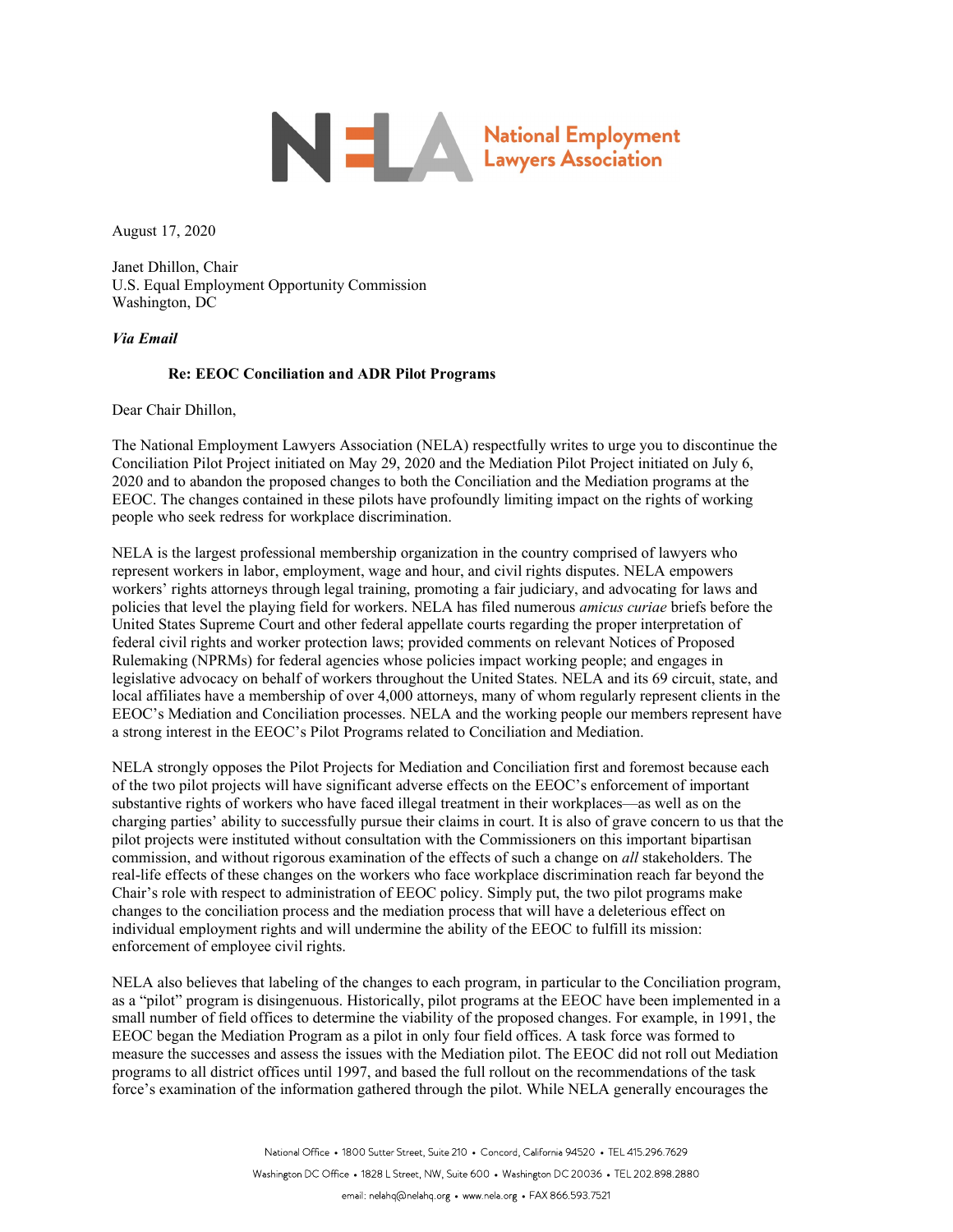expansion of EEOC dispute resolution efforts on behalf of Charging Parties, several aspects of these changes will have a deleterious effect on employee civil rights.

## *Conciliation Pilot*

NELA has several concerns regarding the changes created by the Conciliation Pilot. The changes effected by the Conciliation Pilot will benefit Respondents to the detriment of Charging Parties by (1) providing additional information to Respondents in advance of issuing a determination letter, and (2) requiring additional oversight of the monetary relief sought by charging parties.

The Conciliation process occurs after an EEOC investigation has been completed and the EEOC has determined that there is reasonable cause to believe that discrimination has occurred. When a reasonable cause case is anticipated, the individual investigator assigned to the Charge works with management at the EEOC and the Legal Unit before reaching a final conclusion regarding the appropriateness of a Reasonable Cause determination and issuance a Reasonable Cause determination where warranted. Thus, the Conciliation process only occurs in a small number of cases. In fact, the EEOC found Reasonable Cause in only three percent (3%) of cases in FY2019. The cases going to conciliation all involve very egregious employment discrimination and represent a very small population of Respondents. As such, NELA has grave concerns about changes to the conciliation process that result in Respondents being given additional deference *after* the EEOC has already determined that they have violated the law. The EEOC's mission as a law enforcement agency fighting against discrimination is undercut by any policy changes that result in advantages to the Respondent at this stage. Further, the addition of agency oversight of monetary damages will inevitably lead to delays in the conciliation process. Such oversight can also result in a limitation of the potential recovery for Charging Parties in these cases involving the most abhorrent employment practices brought before the EEOC.

## *Mediation Pilot*

NELA's chief concern about the changes included in the Mediation Pilot is that it appears that high priority issues and systemic discrimination claims will not be subject to investigation before referring the case for mediation. As a result, the EEOC will be hampered in its ability to advocate for the public interest through injunctive relief. Employees, particularly those who participate in a mediation *pro se*, do not have all the information at their disposal that a Respondent or the EEOC is likely to have about other similar claims of discrimination or systemic issues. This will increase the information gap that generally exists between a Charging Party and her employer and will often leave the worker with the impression that his or her one charge is an isolated event—when in reality the charge may be consistent with the experiences of many other workers and is the key that will unlock an accurate picture of systemic discrimination on the part of one employer. This approach will enable many serious, egregious, ongoing discrimination issues to remain hidden from detection and will leave many workers who face such discrimination without appropriate intervention from the EEOC. As noted in the EEOC Alternative Dispute Resolution Policy, ADR use should be "fully consistent with EEOC's mission as a law enforcement agency." See, OLC Control #: EEOC-CVG-1995-2. As further noted, "…an effective ADR program must further the EEOC's dual mission of vigorously enforcing federal laws prohibiting employment discrimination and resolving employment disputes." Id.

For example, an agricultural worker subjected to sexual harassment by her supervisor may be unaware that other women are similarly being sexually harassed and assaulted by other supervisors in other locations. An EEOC investigation is likely to uncover the more widespread sexual harassment at the company because EEOC investigators know that sexual harassment rarely occurs in isolation, but rather is often part of a pattern on the part of the harasser/abuser(s) and/or is a pattern of illegal treatment that is generally tolerated by the management. If there is an EEOC investigation, it is likely to result in a site visit to the workplace and private interviews of employees outside the presence of management. If there is more widespread harassment, the EEOC investigation is likely to uncover it. But if the case is sent to ADR *without* an investigation, a low-wage worker without legal counsel is frequently willing to settle for very little consideration because of financial hardship, fear of reprisal, and the lack of information regarding the fact that her experience of abuse is widespread. Our experience, and we believe that of the EEOC, shows that one very common result of a confidential settlement in a case such as the case described here, is that the

> National Office • 1800 Sutter Street Suite 210 • Concord, California 94520 • TEL 415.296.7629 Washington DC Office • 1828 L Street, NW, Suite 600 • Washington DC, 20036 • TEL 202.898.2880 email: nelahq@nelahq.org • www.nela.org • FAX 866.593.7521